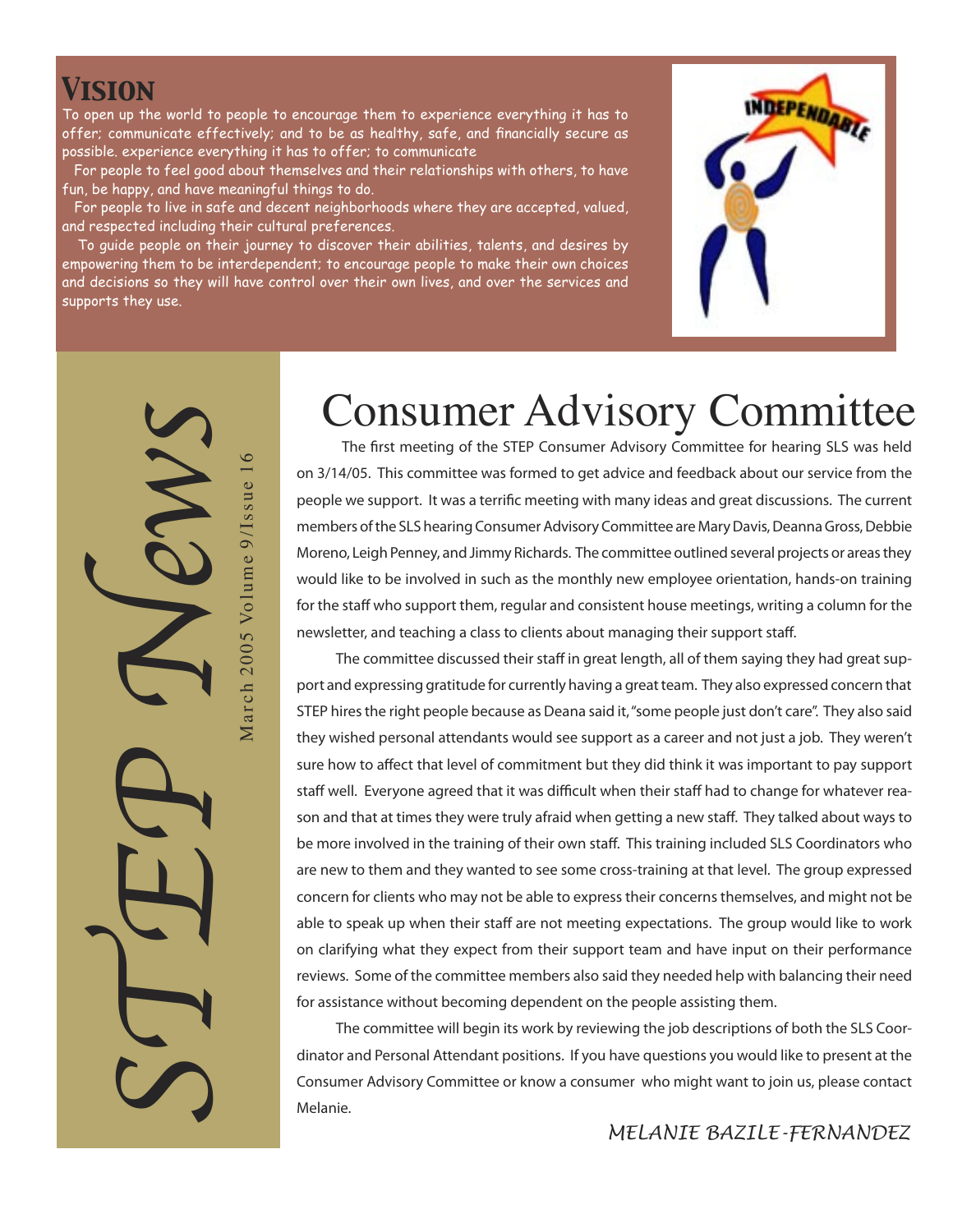

Thanks to our SLS TEAM for always pulling together at critical times...We all know what those are!

Thanks to Londa Brock and Nikita Ivy for fill ins

A huge thank you to Sheryl Anne Jones for covering a weekend shift

Thank you to Dee Hill for filling in unselfishly and repeatedly

Thanks to Mariska Brinkley, Shelly Pina, and Sharon Jones for all their support with LaSheena during her difficult time.

Thanks to Veronica Avery and David Smith for your positive support with Joey.

Thanks to Robert Johnson, Sharon Jones, Linda Busher, Mike Jones, Sheryl Jones and an extra special thanks to Ray Smith for all your help with Jason K.

Thank you Thurston M. for being nice to Bobby Jean Smith when she wasn't feeling well

Thank you Bobby Jean Smith for all your hard work with Mary Davis. The house looks great

Thank you Jaimie Bellamy for helping Mary D get her cell phone.

Thanks to Carl Weidman, Mike Partee, and Sheila Howse- Motley for all your patience and hard work with Thurston M.

Thank you Geanina Copaciu for being flexible and working with our clients when needed

Thank you Renee Mikbel, Randy Cobb, and Jeff Thompson for all your creativity at the PA training

Thank you Melanie Bazile-Fernandez for the great Splenda cookies!

Big appreciation to Randy Cobb for pointing out a problem "glitch" in a database. Thank you for your keen observation!

Appreciation to the ladies who come in every afternoon to clean up our lunch messes & tidy up the office- Susan Thompson & Amy Neely..Thanks for all you do.

I appreciate seeing Sara Wombold and Nancy Morales out in the community with their weekend PA's, Jessica Miller and Dominick Adams

A big thank you to lisa Thompson for covering Brians house and continuing to support him! Kudos to you!

Patti Uplinger for busting butt to get Lida G hired and ready to work at Gary's!

Thank you Jacquie Dillard-Foss for all your support and coaching

Thank you Sandy Goodsell for having lots of vomit bags available!

I appreciate Mike Baker for recruiting new employees to STEP company. Great job!

Thank You Tracy Taylor for contuing to work on your weekends off. Awesome:)

Thank you Katrina Parham for your involvement with the St. Patrick's party for the clients. WoW!

Thank-You Lynn V. and Sam H. for your full support with Atif crisis.

Special Appreciations to Tim, Bruce, Mike, Nick, Casey, Edward, and

Katrina for your dedications with Atif. What a team!!

Thank you Charlene Rhodes for keeping me informed with calls... You are a saviour!!

Thanks to Sandy Goodsell for checking on me (Tim) after another chaotic day with a client. Thanks to Lynn for assisting me as well!

*Thank-you-Heather c.M. & Anna S. for completing all of those mini ELP's for your Clients. and for all of your on-going hard work in your Dept. Way to go!*

Thanks to everyone who has supported Atif from his Mother, Shahida.

Congratulations to Sam and Diana on becoming Respect class instructors!

#### **Happy** Birthday

Mario Zamudio 4/1 Brenda phillips 4/2 Ida Vaughan 4/2 Lisa Langley 4/3 Charles Hanncock 4/6 Paul Archer 4/7 Marianne Griffin 4/7 Randy Cobb 4/8 Tammy Smith 4/8 Jeanlina Austin 4/9 Travis Bonito 4/11 Amy Neeley 4/11 Sofia Pacheco 4/12 Shannie Elving 4/13 Janice jessee 4/14 Jennifer Gattrell 4/14 Lisa Thompson 4/14 Lee Frampton 4/15 Lynn Spradley 4/16 Jeremy Watkins 4/18 Cheryl Morales 4/18 Theodore Welsh 4/19 Joe Sanchez 4/19 Nicolas Cheek 4/21 Aaron Chalenor 4/22 Donald Sutton 4/23 Lucy Zamudio 4/23 Alejandro Barajas 4/24 Shelly Thompson 4/26 Patricia Benton 4/26 Julie Pina 4/28 Tammy Berg 4/29 Tracy Collier 4/29

#### CONGRATULATIONS & HAVE A WONDER-FUL BIRTHDAY!

P



T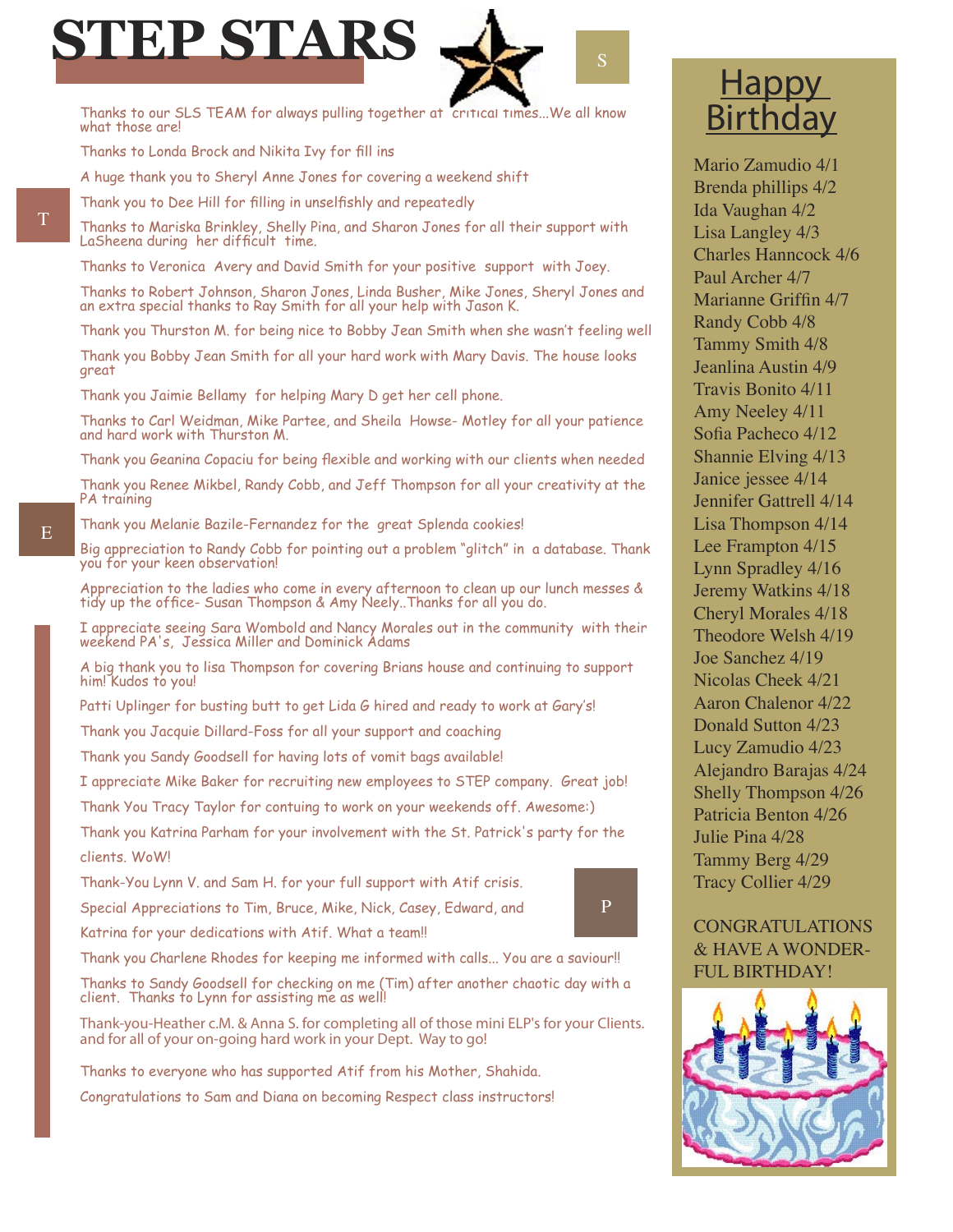## Human Resources

 *Spring is here! As the weather warms up, please remember the dress code policies. They can be found on pages 5-11 through 5-14 of your handbook. The "fingertip rule" applies to shorts and skirts. It states that when you are standing with your hands at your sides, your shorts will still end below your fingertips. Also, remember to wear close toed shoes.*

*I am happy to report that there has been much positive feedback on the new dental plan we have this year. Please feel free to share with me what you are experiencing (positive or not) with the new dental coverage. We were optimistic that the service would be improved with the change, so let me know.* 

*Thanks!*



\*\*\*\*\*\*\*\*\*\*<del>\*\*\*\*\*</del>\*\*\*\*\*\*\*\*\*\*\*\*\*\*\*\*<br>Society does not teach you to show *respect* (always),...... instead,

society teaches you to *fear* and/or *control* what you do not understand.

 *Respect* is one of many ways to *learn*, to *grow*, to *know*!

(some parts taken from a scene on "Soul Food" - the series.)

\*\*\*\*\*\*\*\*\*\*\*\*\*\*\*\*\*\*\*\*\*\*\*\*\*\*\*





Look for more Human Resourceinformation throughout this newsletter

#### ASK LISA S

**Q:** Why do we have to have you sign the IHSS timesheets and not the clients?

**A:** Great question! As Staffing Coordinator at STEP it is one of my responsibilities to assure that IHSS hours are assigned to the proper STEP employees, and to verify that those assigned hours are actually worked. To enable me to do this all STEP employees that are on IHSS are required to bring their IHSS timesheets to me to be signed.

As requested by IHSS and or the client I "verify" (by signing the IHSS timesheets) that those hours are worked.

There are many reasons as to why it has been requested that I be the "Authorized Signer" these are a few reasons why:

• IHSS Caseworker has discovered in the pas that staff were billing hours the were not working.

• Clients may be physically unable to sign.

• Clients may have had problems in past with understanding how IHSS works, and had staff billing hours they did not work

. • Clients just don't want to deal with the hassle of IHSS.

Also, if I was not the "Authorized Signer" I could not call IHSS to assist "you" or the "clients" with any IHSS issues. IHSS will not discuss any IHSS matters with anyone unless they are authorized.

Hopefully, I have clarified what your & my responsibilities are regarding this question. If you have not been bringing your IHSS timesheets to me, now you know it is required to do so.

I thank you for your questions, and please, keep

them coming!

P

E

 *Lisa Barrows*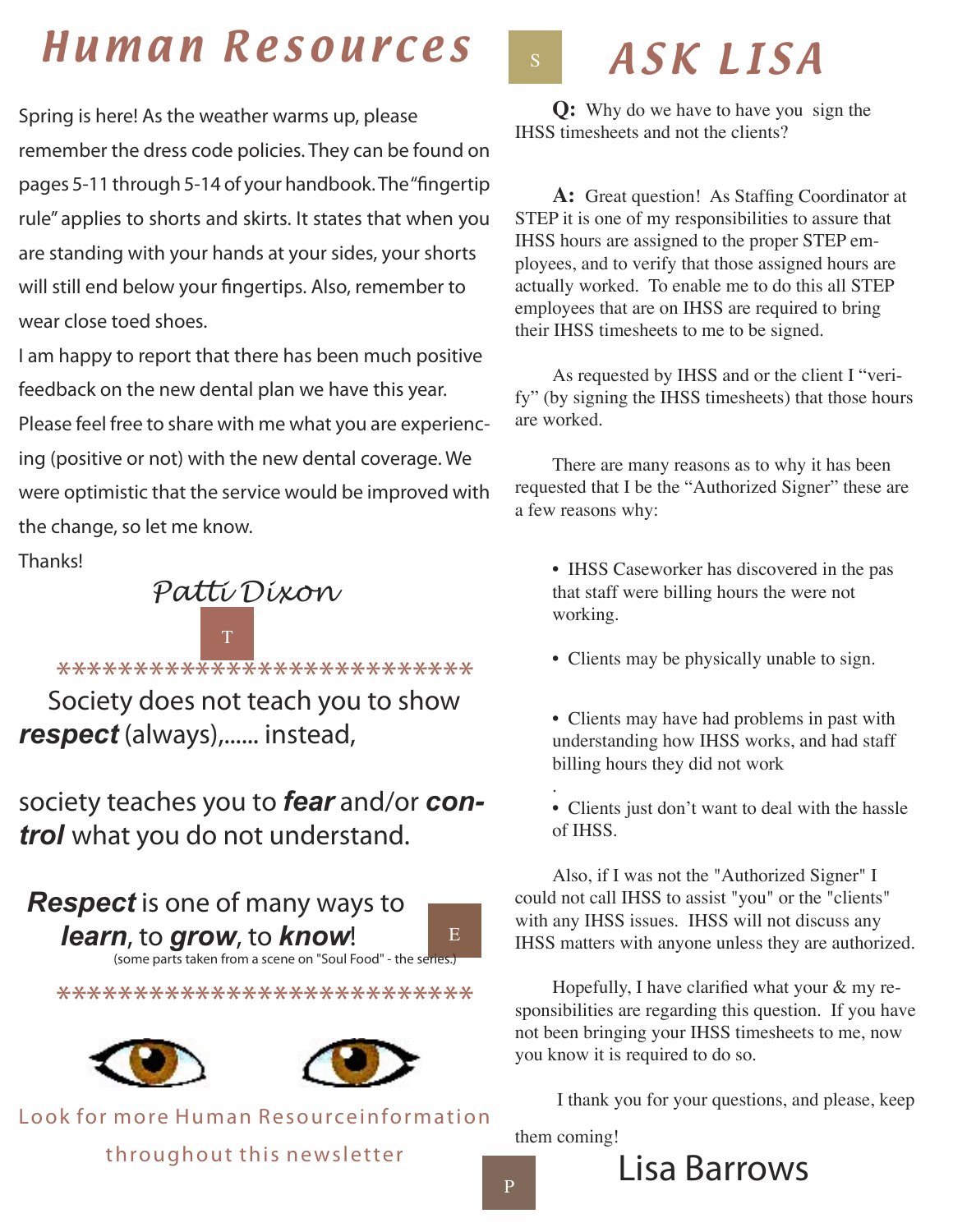## **SLS -HEARING B** ACT Self-Advocacy Resource Network Memo

The Hearing SLS unit<br>has been busy with try-<br>ing to hire new staff.<br>Coordinators have been<br>on the training ram-<br>page as we bring on<br>those new staff. We have<br>also retained a new cli-<br>ent named Annie Miller.<br>Welcome to STEP

Our unit will also be<br>hiring a new coordinator<br>as Jeanlina Austin moves<br>on to attend to her own<br>blossoming business.<br>Thank you Jeanlina for<br>all the hard work you<br>put in with some chal-<br>lenging clients over the<br>past year an

H e a l t h & S a fe t y **TopHealth Wellness Program Kit - Yours FREE - Loaded with ideas to help you promote wellness & the TopHealth newsletter program in your organization. Kit includes trainer's information, training sessions, monthly contest ideas, and support tools... memo samples, posters, evaluation forms... everything you need. Please go to** 

**http://www.oakstonewellness.com/PromoTrainingKit.cfm**

*facilitating a national dialogue among selfadvocates and supporters and a clearinghouse for materials and training that support self-advocacy.*

### Three Legs Make a **Sturdy Stool**

*Here are three of the main laws that uphold the rights of people with disabilities.*

*Section 504 (1977) – Any program that gets federal money must give equal opportunity to people with disabilities.*

*IDEA (1983) – Schools that get federal money must give free and appropriate education to students with disabilities.*

*ADA (1990) – Employers, public services, and public businesses may not discriminate against people with disabilities.*

*Know your rights!*

E

T

S

 $P A A$ 

*Next Personal Attendant Advisory Committee Meeting: Aptil, 25th, 2005 9:00 am - 11:00 am - Classrooms #1 & #2*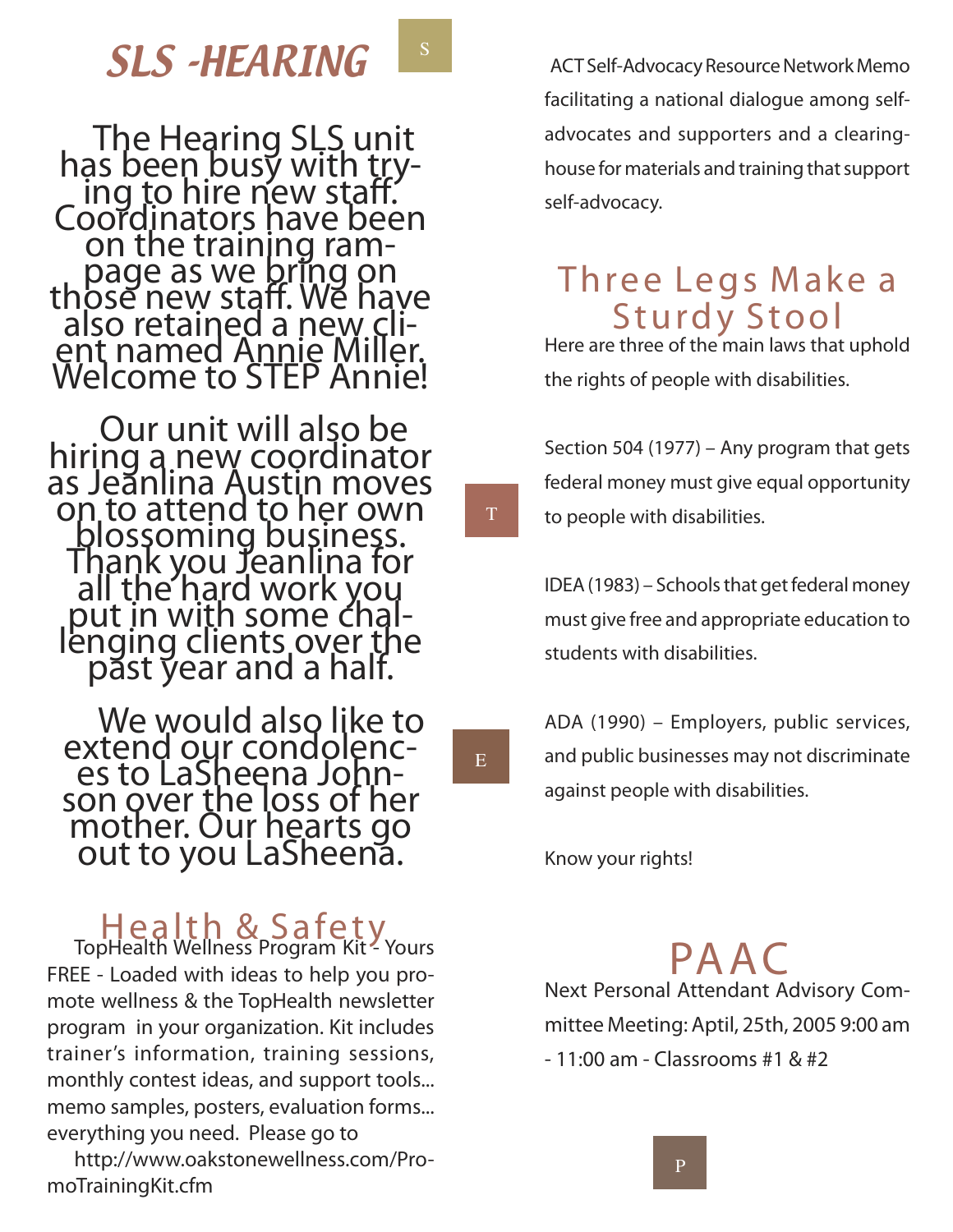# I L S

*ILS Unit would like to welcome new clients to the unit. Please welcome Cynthia Yahuaca, Patricia Johnson, Pauline Ballard, Rene Ford, Leslie Sanford, Andrea Fox and Monay Winn. The ILS department is starting the process of looking into expanding services to the Yuba City/Marysville area. This is an exciting time. We have successfully expanded into the Eureka area. Jen and Sarah Nixon are doing a fabulous job up there. We are hoping to have the same success in Yuba City/Marysville.*

 *The Parent Support Group will be meeting again on March 25th, 2005 at Carmichael Park between 12-3pm. The Great Easter Egg Hunt! The parents have become more involved in teaching monthly Parent Support Group classes. Some of the upcoming topics include, Child/Infant CPR, Positive Relationships, Fire Safety, where they will be visiting the Fire Department.* 

*The assistant editor would like to apologize to ILS for the newsletter publication date being delayed this month. We regret any inconvenience this may have had on the above dates mentioned in your article.*

**Any articles, announcements, STARS, and resource information is welcome. The deadline for the next newsletter is 3/15/05.**

#### Jen's Trivia Q u e s t i o n : **Be the first person to**

**visit Jen Jone's office with the correct answer and receive a prize:** 

LAST MONTH's WINNER-Katrina Parham - \$10 Shell gas card

THIS MONTH'S QUES-TION: Who made the statement: "The first of April is the day we remember what we are the other 364 days of the year."

NOTE: AN INDI-VIDUAL CAN WIN ONCE EVERY 3 MONTHS.

The S.T.E.P. Safety Committee is looking for members. We are in need of a Deaf & a Hearing SLS Coordinator, a Deaf & a Hearing ILS Instructor, a Deaf & a Hearing PA, and a Deaf & a Hearing Client. If interested, please attend our next meeting: Friday, April 29th at the S.T.E.P. Office, or see Sandy Goodsell or Jen Jones for more info.

## **HumanResources** PARKING LOT **SAFETY**

*• SPEED IS 5 MPH IN THE PARK-ING LOT*

*• THE ENTRANCE AT PALM AV-ENUE IS AN ENTRANCE ONLY*

*• THERE IS ONLY ONE WAY DRIVING THROUGH THE LOT, YOU MAY EXIT AT THE BACK*

*• IF YOU USE A HANDICAP PARKING SPOT, YOU MUST HAVE A PLACARD ON DIS-PLAY*

*• PLEASE PARK COMPLETELY IN A DESIGNATED SPOT, EVEN IF YOU ARE HERE "JUST FOR A MINUTE"*

*• NEVER PARK IN A RED ZONE, THOSE ARE FOR EMERGENCY VEHICLES ONLY*

*Many staff and clients are in the parking lot at different times, let's all work together to be safe!*

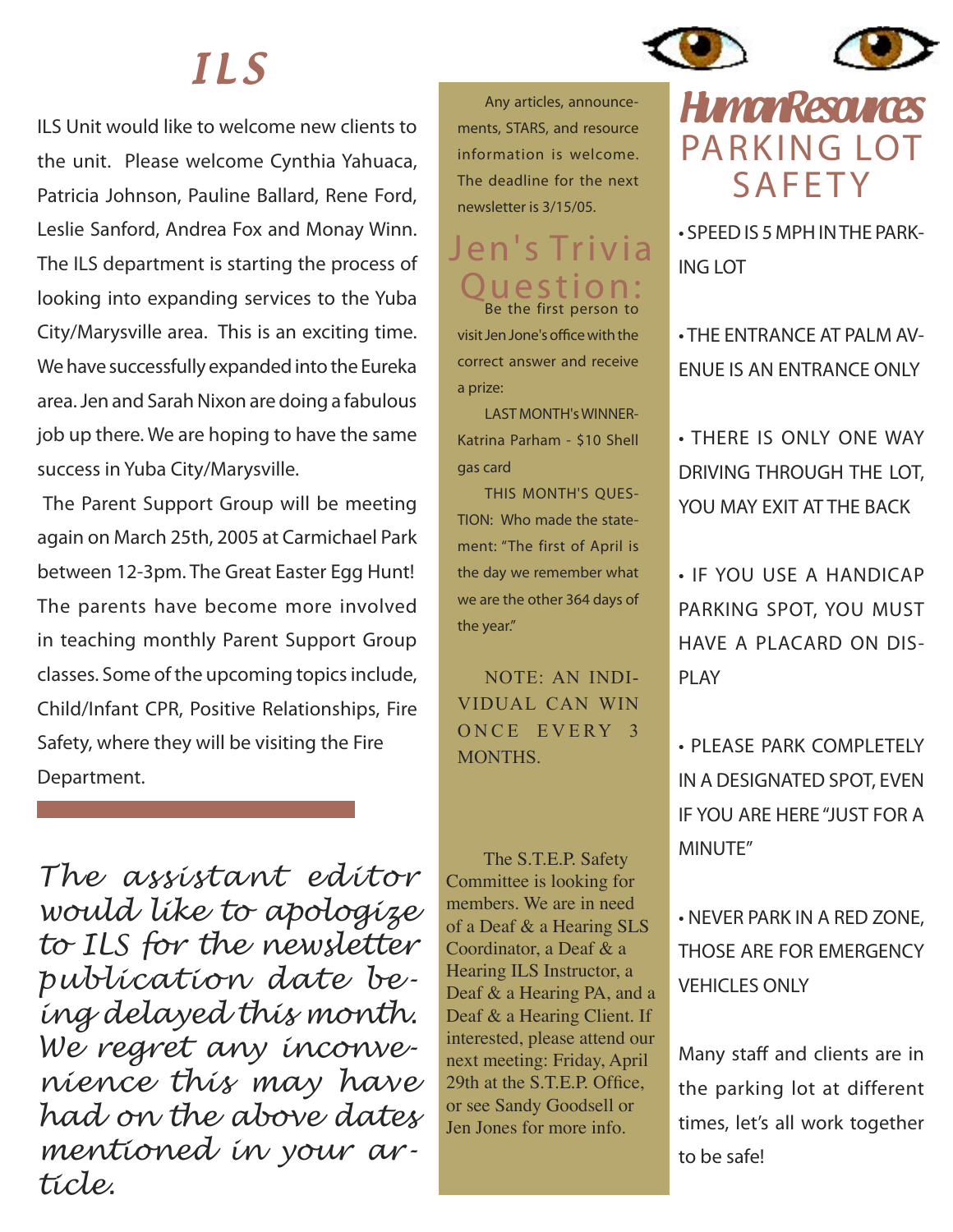#### St Patrick's Day Dance  *HERE ARE SOME HIGHLIGHTS FROM S.T.E.P.'s ST. PATRICK'S DAY PARTY HELD AT THE DANTE CLUB AS WELL*

 *AS SOME PICTURES OF OUR S.T.E.P. EMPLOYEES WHO DID NOT GET "PINCHED" THAT DAY! THANKS TO ALL WHO CONTRIBUTED THEIR HARD-WORK, TIME AND EFFORTS!*











*EVERYONE SEEMED TO HAVE A BIT OF THE LUCK OF THE IRISH!*



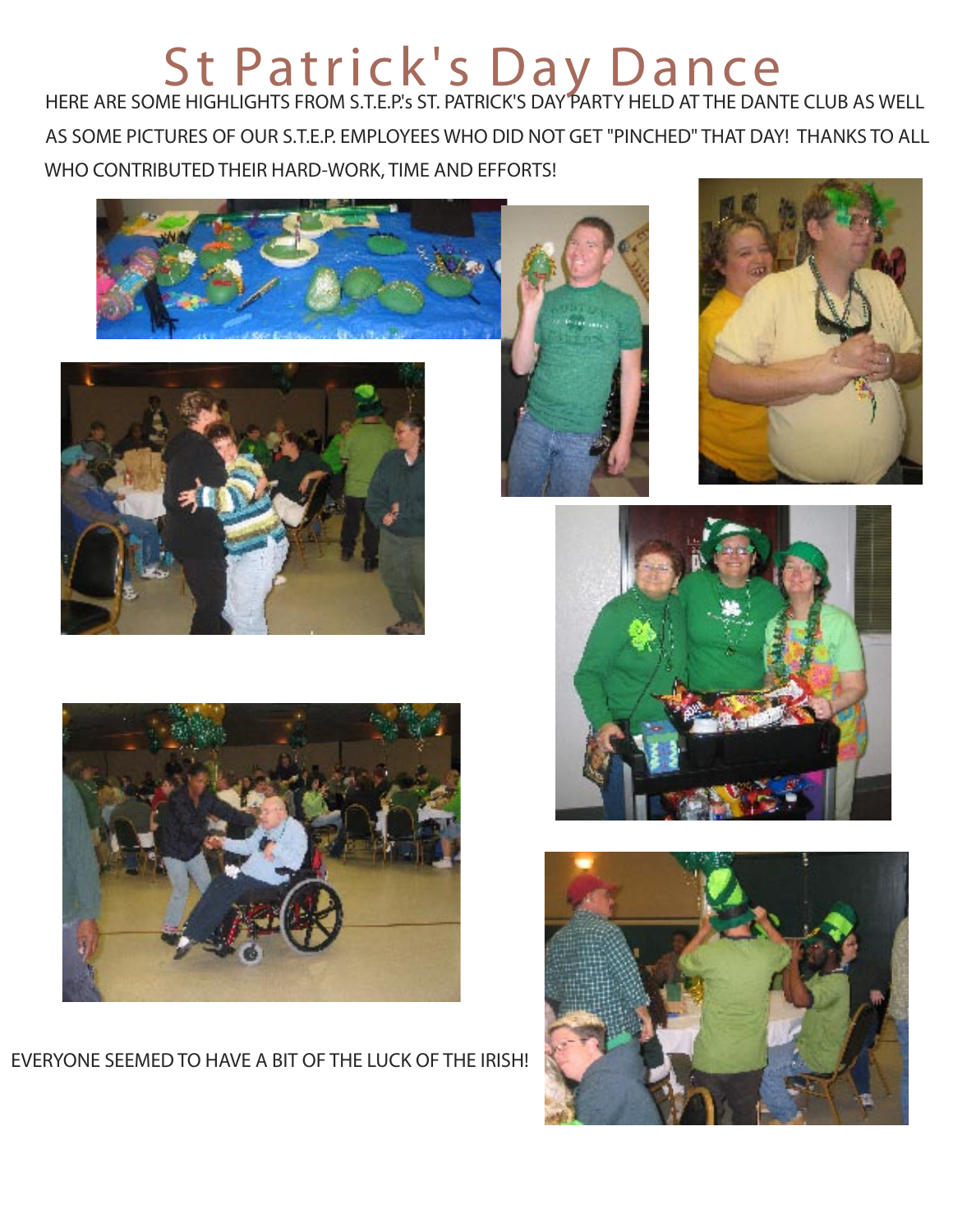

### STEP STARS ........ continued

 Robing McGurran would like to thank all who turned in mistakes on their paychecks on payday. It helps to speed up the process!

Jobina nativita- thanks so much for showing your movitation and caring toward sarah gee. Your hard work is important to us. Keep it up!-

Sarah gee- your movitation toward america sign language has showed a lot of improvement and your chores around the house is awesome! Keep it up!

Nancy morales- thanks so much for your cooperative and your patience into doctor office. You have showed a lot of patience. Keep it up!

Valerie magby- your movitation toward work is important to us. Keep it up your hard work and your patience with other client/staff

Cheryl Dub- thanks for your patience with the hours in the morning with Scott Wirth and Alex Nero. Your patience is valuable to S.TE.P..

Martha baxter- thanks for your patience and positive attitude around Scott. He appreciated you more each day

Scott Wirth- thanks so much for your patience with the difficulty we were having at day program and with the new staff at the house. Keep up your positive attitude!

Alex Diaz- thanks for your willingness to drive Alex Nero to his grandmother's house at a minutes notice. Your flexibility is important to us.

Diana miller- thanks so much for your supportiveness on our team 1. We are number 1!

Vinda- thanks for taking up extra hours at nancy's house. I appreciate your willingness

Dominic adams- thanks for recongized the medications at nancy's house. You're greatly appreciated!

*Anna Shands, Doug Findlay and Heather Campbell: Michelle would like to say thank you for taking care of things while she was on vacation.*

*William Marks: Thanks for taking the initiative with Susan and cooking here in the office. She really appreciated it! Also, Thank you for figuring out Stellina's medication issues.*

*Charlene Beck: Thanks for staying so on top of things with your folks.*

*Diane Benton: Thanks for your ongoing support with Kim and her family through this very tough time.*

*Melani Rogers: Thanks for continuing to encourage Mai to get out and experience new things. He really is coming out of his shell!!*





T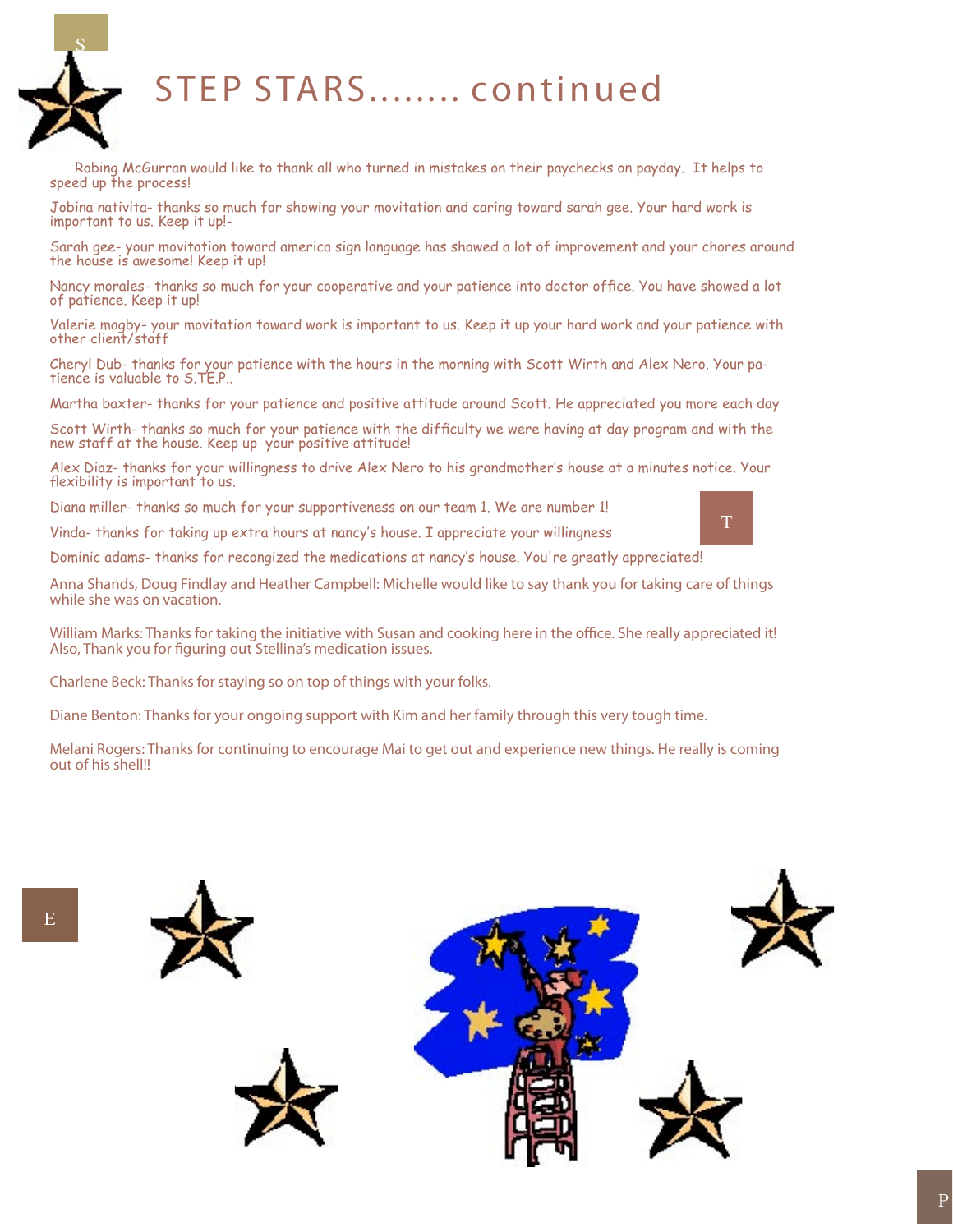#### 2005 People First of California Statewide **Convention** Friday-Sunday June 10-12 at the Double Tree Hotel in Sacrament DDS is looking for a consumer to serve as the Consumer Services Coordinator- a paid position. Please see announcement attached to this newsletter

\*\*\*\*\*\*\*\*\*\*\*\*\*\*\*\*\*\*\*\*\*\*\*\*\*\*\*\*\*\*\*\*\*\*\*\*\*\*\*\*\*\*\*\*\*\*\*\*\*\*\*

# MORE HUMAN RESOURCES **R F M I N D F R**

*If you are "over - paid" on your paycheck, the correct thing to do is to "not cash" the check. Bring your check to Robin McGurran or Lisa Barrows. They will make you a new check. If you cash the check and you know you are being "over - paid" , among the other problems you may face, you will have some "discrepancies" with the amount of taxes taken out of your checks! This could lead to mistakes on your Tax Return!* 

ROBIN McGURRAN





A fond good-bye to Bonnie Fuchs. She has left S.T.E.P. to persue other venues. Good-luck Bonnie and you will be missed!

Congratulations to Ayren Gabrielson who is now the S.T.E.P.'s new Office Manager !

Thank-you! to all the people who have been filling-in at the front desk. You all have been doing an excellent job!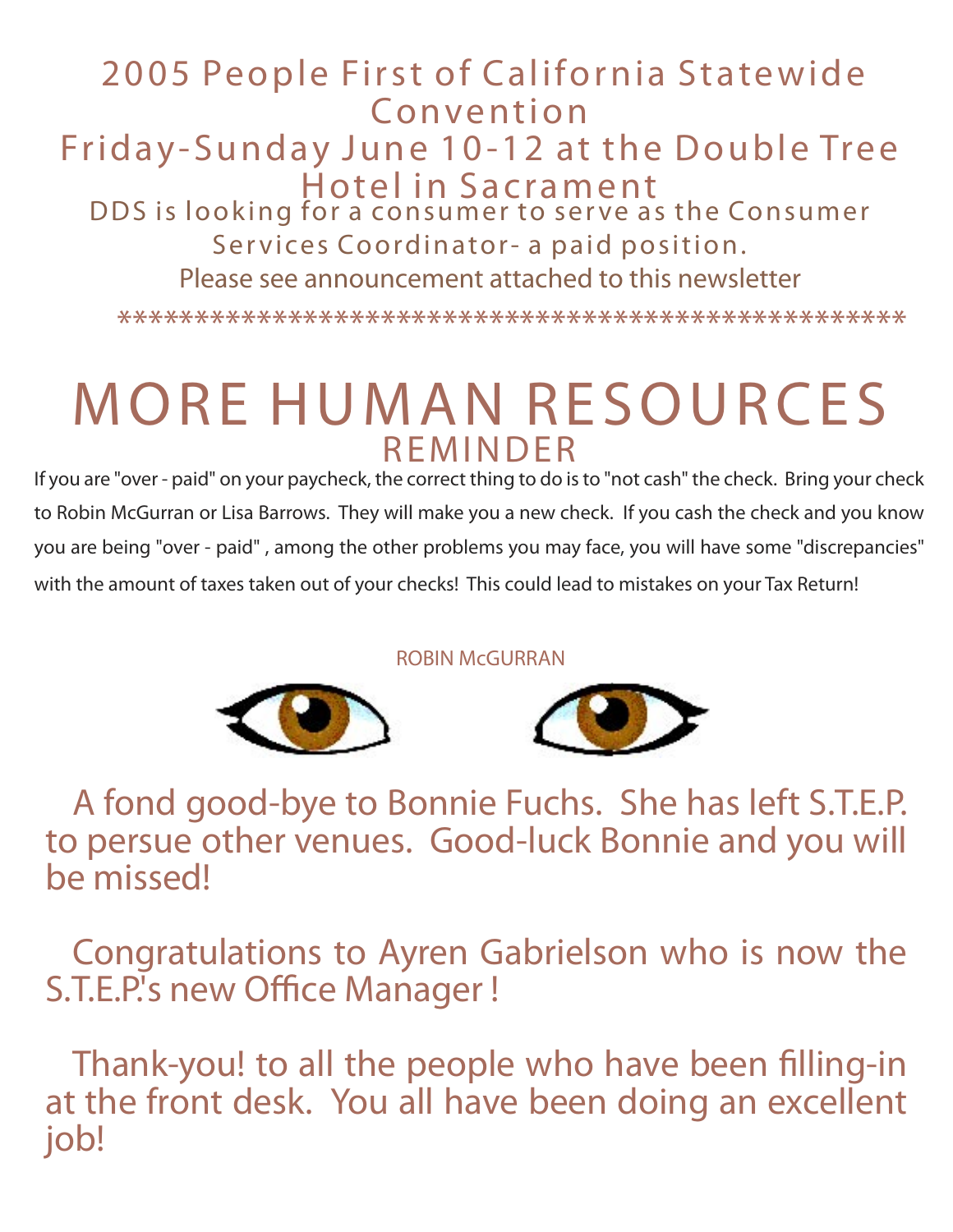# LIHI EID

Welcome to the first edition of the HELP Health Bulletin. The goal of the health bulletin is to provide wellness information and resources. If you have health information or content suggestions, please contact the Health Education Liaison Project Director, Jaimie Dillard at: jaimied@stepsite.com or (916) 679-1555 ext 103.

## "Health Bulletin"

Dear Dr. Know:



I take care of someone who smells strongly of urine. This is a very nice person who takes showers but has a urine bag. What can I do to get rid of the smell? (Asparagus is notorious for adding a strong, distinctive smell to the urine

Mr. Odor

Hello Mr. Odor,

Your compassion for your client is evident in your letter. A strong odor of urine can be due to many things: INFECTION, DEHYDRATION, VITAMINS, FOODS. Suggest your client increase her fluid intake and think about the things she may be eating that influence the odor of urine APSARAGUS is notorious for adding a strong distinctive smell to the urine). If the problem persists or is accompanied by any other symptoms, see your Dr. for a urinalysis and further evaluation. To treat the urine odor, consider purchasing a perineal skin cleanser formulated to eliminate the bacteria which may be causing the odor and other household cleaning prducts specially formulated to elimate odors

Dear Dr Know,

My client gets a lot of needle pricks (holes) in his fingers from doing diabetes tests. What can be used to help my client's fingers from becoming hard with painful callouses? Signed, Prickly

Dear Prickly,

Thank you for your compassion for your client. The American Diabetes Association suggests that individuals with Diabetes alternate fingers when performing blood glucose testing to avoid painful callouses. If this does not solve your client's painful problem, a special lancent cap called a "microlet vaculance" can be requsted from your client's physician which can be used

sites suggested by your physician.

## Spotlight on Health

#### NATIONAL NUTRITION MONTH® 2005 QUIZ

1. According to consumer research, which factor tops nutrition as the number one reason why consumers buy one food over another?

- a. Packaging c. Taste
- b. Preparation time d. Cost
- 2. In addition to walnuts, which of the following is another rich source of omega-3 fatty acids?
- a. Peanuts c. Apple
- b. Flaxseed d. Broccoli

3. With thousands of food items to choose from in the supermarket, most Americans regularly consume a wide variety of foods. True or False?

- 4. Which of the following foods has the least amount of calories per serving?
- a. 1 medium apple c. 1 ounce cheddar cheese
- b. 1 slice bread d. 4 large California ripe olives
- 5. How many servings of whole-grain foods should people consume daily?
- a. 2 c. 4
- b. 3 d. 5